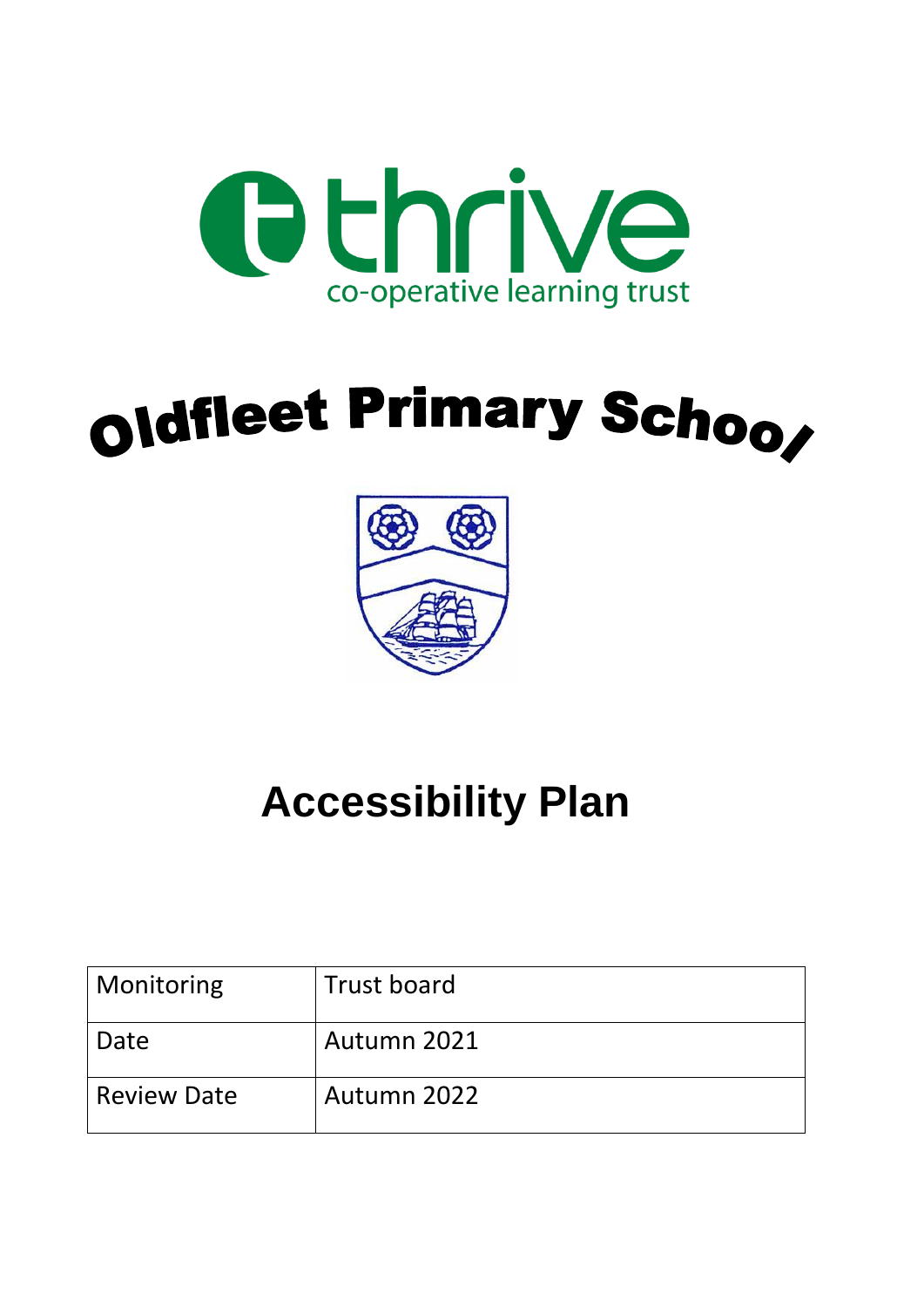### **Oldfleet Primary School**

## **Accessibility Plan**

#### **Our Vision**

All our children are buzzing with excitement for learning; they enjoy the feeling of success, develop confidence, and become active and responsible citizens.

#### **Aims**

These aims are for our whole school community – children, staff, governors and families: • To develop independent, enthusiastic and creative learners with skills for life

• To provide a welcoming, happy and safe environment, where learners are confident to take risks and can flourish

• To deliver an authentic curriculum, which provides opportunities for challenge and aspiration, preparing children for the future

• To build a community based on mutual respect, where everyone takes responsibility for their own actions and behaviour choices

• To celebrate diversity and promote tolerance, developing learners as global citizens

Oldfleet Primary School is committed to providing an accessible environment which values and includes all pupils, staff, parents and visitors, regardless of their education, physical, sensory, social, spiritual, emotional and cultural needs. We are committed to challenging negative attitudes about disability and accessibility and to developing a culture of awareness, tolerance and inclusion. We plan, over time, to ensure the accessibility of provision for all pupils, staff and visitors to the school. Accessibility Plans will be drawn up to cover a three-year period.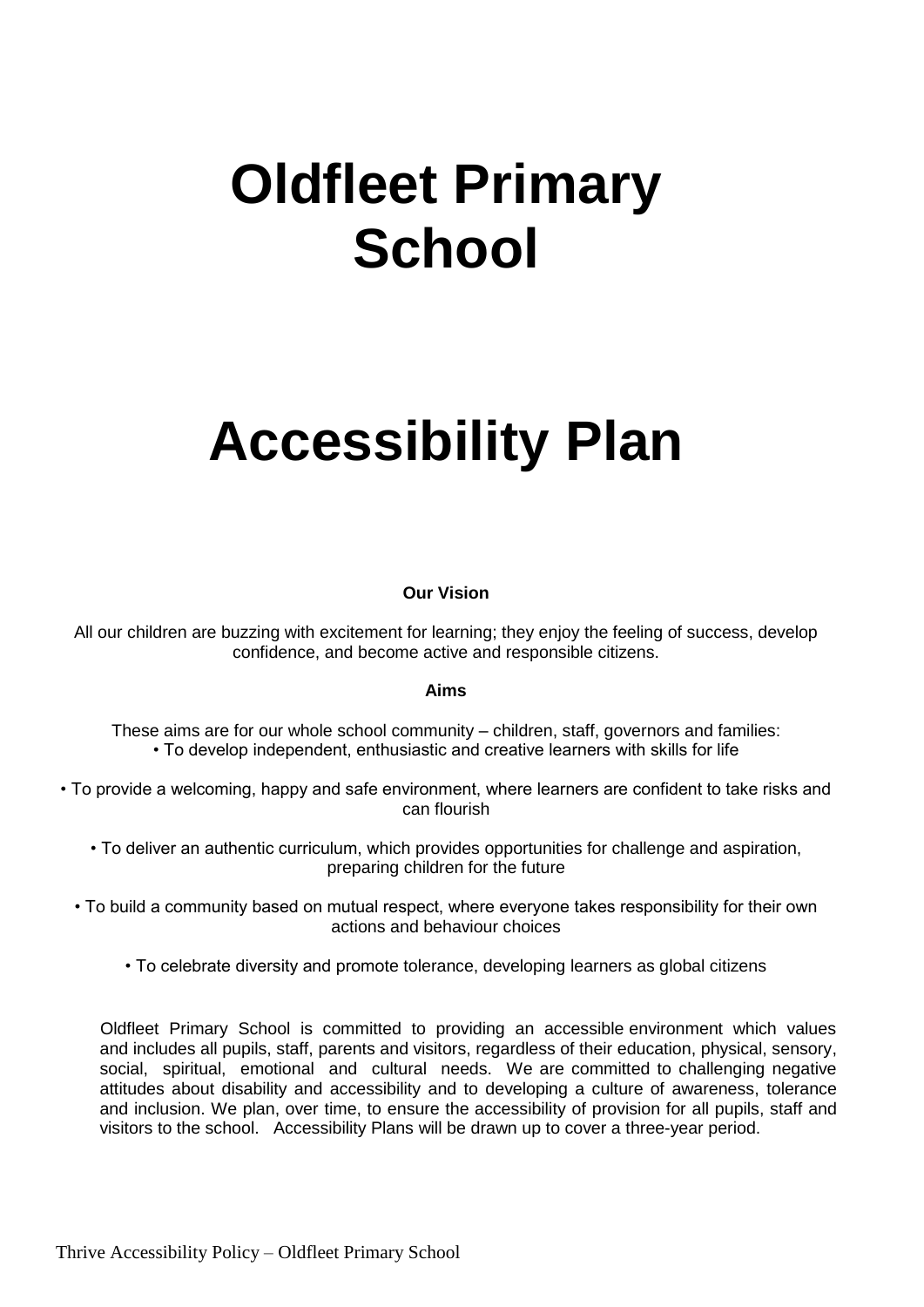#### **1 Introduction**

The Equality Act 2010 replaced all existing equality legislation including the Race Relations Act, Disability Discrimination Act and Sex Discrimination Act. It consolidated this legislation and extended protection from discrimination. It is unlawful for Oldfleet Primary School to discriminate against a person by treating them less favorably because of a 'protected characteristic' (as defined at section 2).

The Public Sector Equality Duty, which is part of the Equality Act, came into force on 6 April 2011. It requires all public bodies, including schools, when carrying out their day-to-day work, to have due regard to the need to:

- Eliminate discrimination and other conduct that is prohibited by the Act.
- Advance equality of opportunity between people who share a protected characteristic and people who do not share it.
- Foster good relations across all characteristics between people who share a protected characteristic and people who do not share it.

Having due regard for advancing equality involves:

- Removing or minimising disadvantages suffered by people due to their protected characteristics.
- Taking steps to meet the needs of people from protected groups where these are different from the needs of other people.
- Encouraging people from protected groups to participate in public life or in other activities where their participation is disproportionately low.

This includes pupils and staff.

#### **Statutory Requirements: The Specific Duties**

Oldfleet Primary School has a duty to make **reasonable adjustments** for pupils with a disability. The DfE non-statutory guidance states that this duty can be summarised as follows:

• Where a disabled pupil is placed at a disadvantage compared to other pupils then the school must take reasonable adjustments to try and reduce/remove the disadvantage.

• Schools will be expected to provide an auxiliary aid or service for a disabled pupil when it would be reasonable to do so, and if such an aid would alleviate any substantial disadvantage that the pupil faces in comparison to non-disabled pupils.

• Schools are not subject to the other reasonable adjustment duty to alter physical features, because this is already considered as part of their planning duties.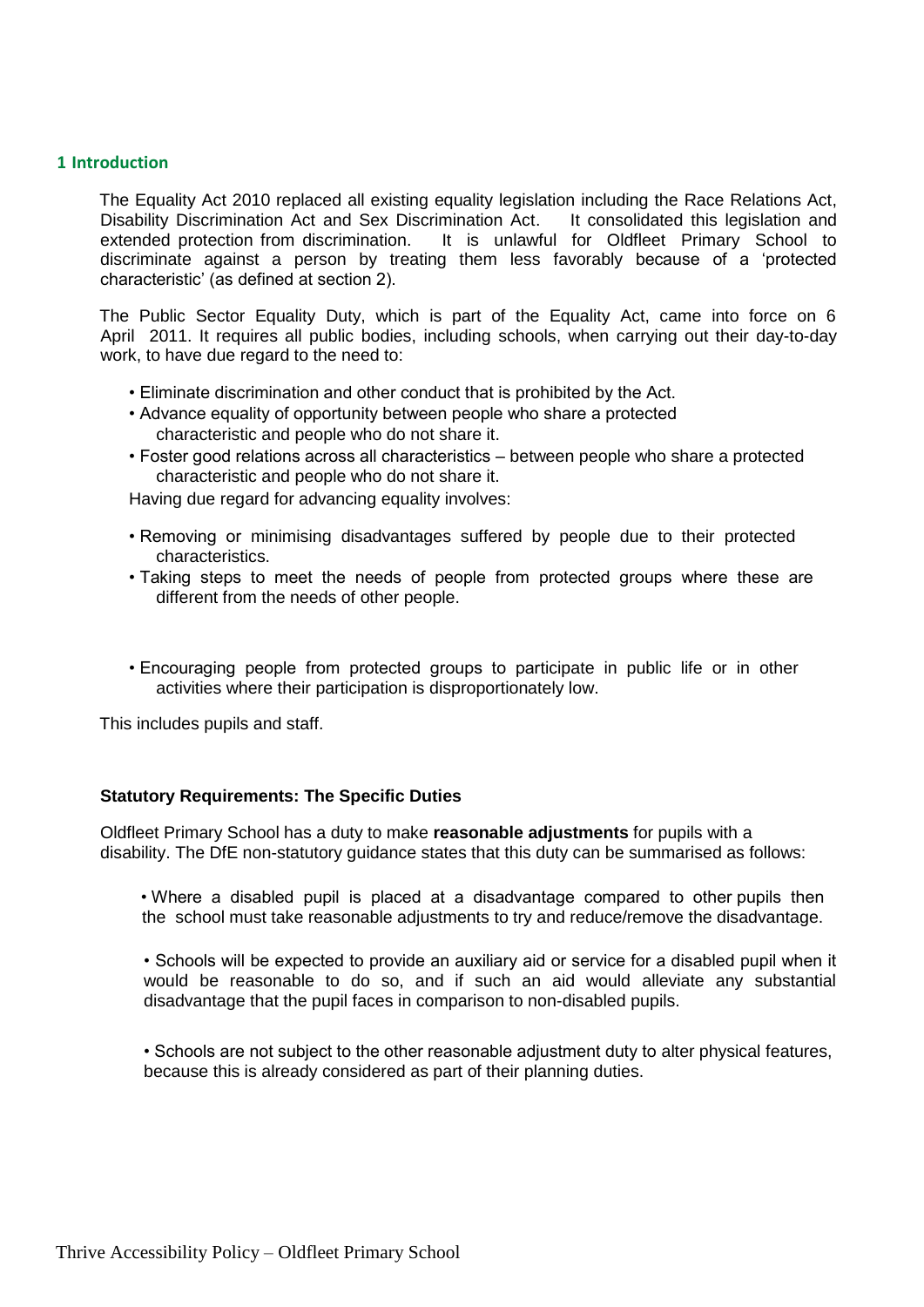#### **2 Definitions**

**Protected Characteristics -** It is unlawful for us to discriminate against a pupil, prospective pupil, parent, member of staff by treating them less favorably because of their

- Age
- Disability
- Gender
- Gender reassignment
- Race
- Religion, faith or belief including lack of belief
- Sexual orientation
- Marriage and civil partnership
- Pregnancy and maternity

This includes:

- Admissions
- The way education is provided to pupils
- The way pupils are able to access any benefit, facility or service
- Excluding a pupil or subjecting them to any other detriment

**Disability -** as when a person has a 'physical or mental impairment which has a substantial and long term adverse effect on that person's ability to carry out normal day to day activities.' Some specified medical conditions, such as HIV, multiple sclerosis and some cancers are considered as disabilities, regardless of their effect.

**Long Term Disability -** is defined as lasting, or likely to last, for at least 12 months.

**Disability Special Provision** - we will treat disabled pupils more favorably than nondisabled pupils by making reasonable adjustments to put them on a more level footing with pupils without disabilities, either through reasonable practices or auxiliary aids and services. Our Accessibility Plans will complement this.

**Reasonable adjustments** Factors we may consider when assessing the reasonableness of an adjustment may include the financial or other resources required for the adjustment, its effectiveness, its effect on other pupils, health and safety requirements and whether aids have been made available through the Special Educational Needs route. Cost will be a factor in determining what is reasonable. For instance, a small rural primary school may not be able to provide specialised IT equipment for any disabled pupils who may need it, but a much larger school might reasonably be expected to.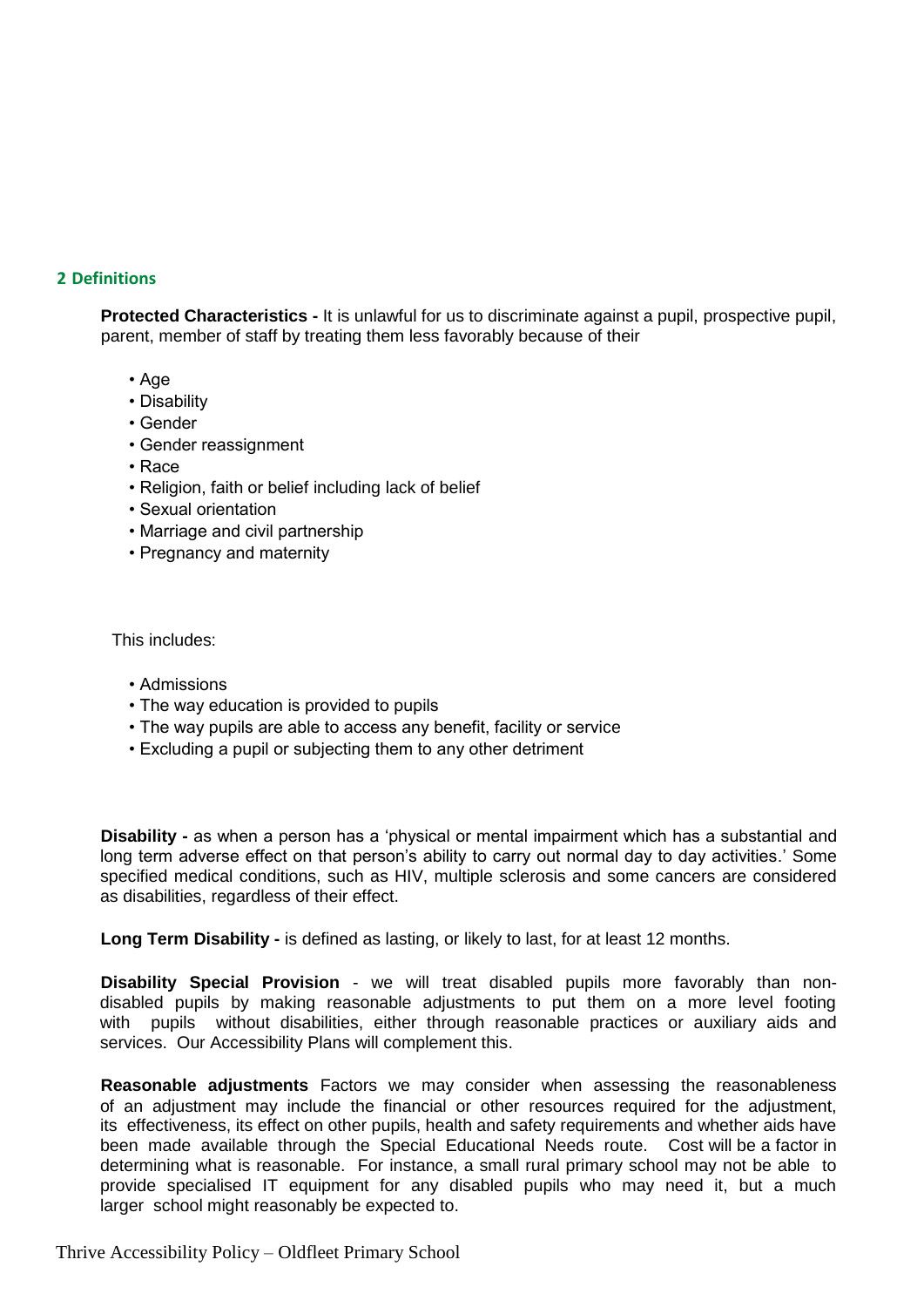We will generally try to ensure that disabled pupils can play as full a part as possible in school life and the reasonable adjustments duty will help support this. However, there will be times when adjustments cannot be made because to do so would have a detrimental effect on our other pupils and would, therefore, not be reasonable. For example, if we put on a geology field trip which necessarily involved climbing and walking over rough ground, we would fully consider alternatives to accommodate a disabled pupil in a wheelchair. However, after it had been determined that there was no viable alternative or way of enabling the disabled pupil to participate or be involved, we would not have to cancel the trip as originally planned. This is unlikely to constitute direct discrimination or failure to make a reasonable adiustment.

Many pupils with a disability will have an SEN statement and auxiliary aids provided by Hull City Council and so may not require anything further. However, if the disabled pupil does not have a statement (or the statement does not provide the necessary aid), then the duty to consider reasonable adjustments and provide such auxiliary aids will fall to the school.

#### **Accessibility Plans** are implemented to ensure that:

- the extent to which disabled pupils can participate in the curriculum is increased
- the physical environment of the school is improved to enable disabled pupils to
- take better advantage of education, benefits, facilities and services provided
- the availability of accessible information to disabled pupils is improved
- These are published at **www.oldfleet.hull.sch.uk**

**Parents** - Any reference to a parent in this policy is a wide reference (as in education law generally) not only to a pupil's birth parents, but to adoptive, step and foster parents, or other persons who have parental responsibility for, or who have care of, a pupil.

**Staff** includes teaching and non-teaching staff.

#### **3 Responsibilities**

This Accessibility Policy and Plan are drawn up in compliance with current legislation and requirements as specified in Schedule 10, relating to Disability, of the Equality Act 2010.

School Governors are accountable for ensuring;

- implementation
- that regard is given to the need to provide adequate resources for the implementation.
- review and reporting on progress is undertaken.

The lead Governor for this is: Mrs Chris Storr (SEND governor)

The Head of School is responsible for: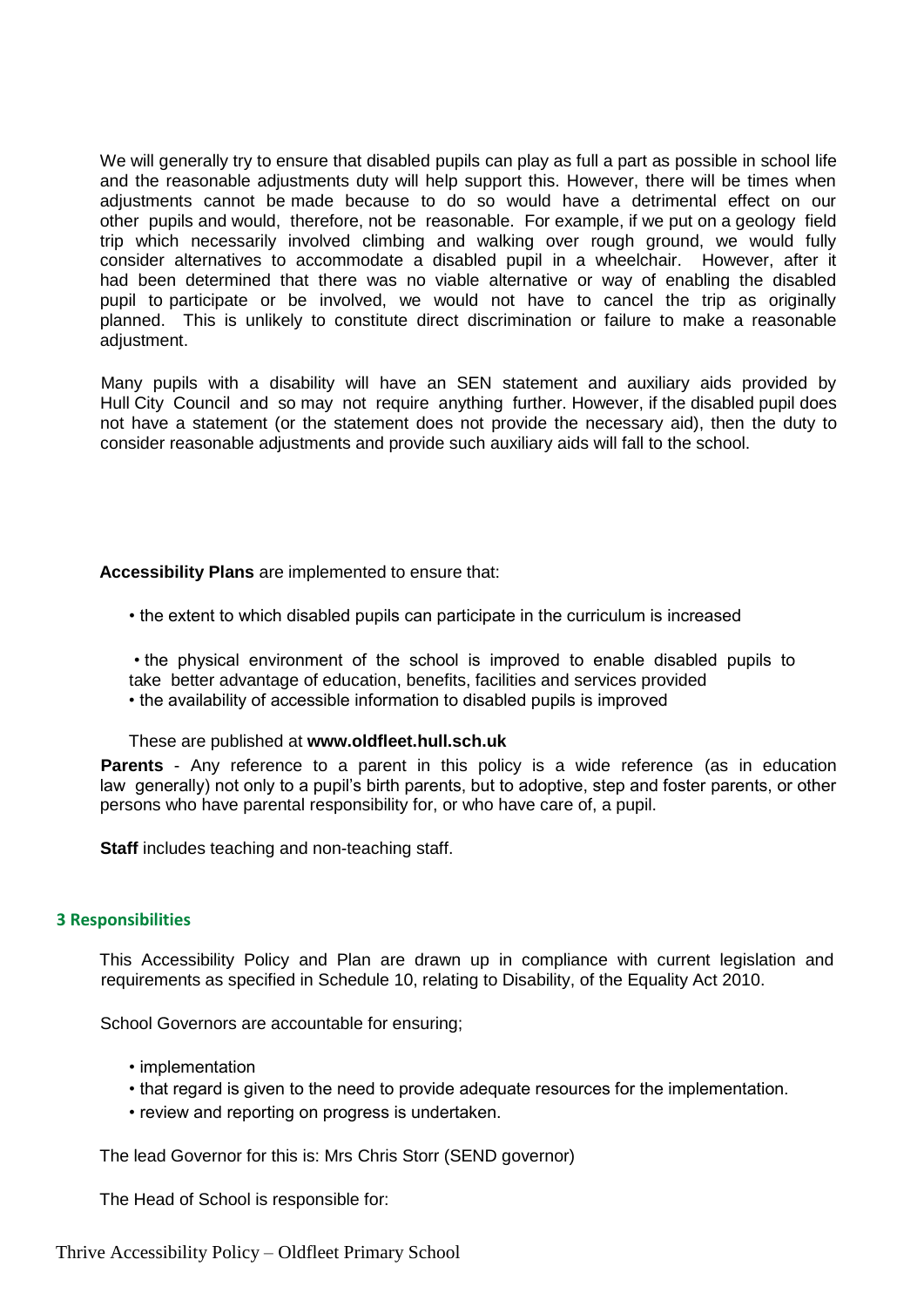- Providing accurate and appropriate information to the Governing body to enable them to publish and demonstrate compliance with the Public Sector Equality Duty.
- Making sure that steps are taken to address the school's accessibility plan.
- Making sure that equality and access plans are readily available and that the Governors, staff, pupils, parents and guardians know about them.
- Providing regular information for staff and Governors about progress against the accessibility plan.
- Taking appropriate action in cases of discrimination.

All staff are responsible for:

- Eliminating discrimination and other conduct that is prohibited by the Act.
- Advancing equality of opportunity between people who share a protected characteristic and people who do not share it.
- Fostering good relations across all characteristics between people who share a protected characteristic and people who do not share it.
- Visitors and contractors are responsible for following the Accessibility Policy.

#### **4 Our Accessibility Aims**

#### **4.1 Oldfleet Primary School**

Oldfleet Primary School plans over time to increase the accessibility of provision for all pupils, staff and visitors to the school. Our aims are:

- 1. Increasing the extent to which disabled pupils can participate in the school curriculum and can access the physical environment of the school
- 2. Improving the delivery of written information to disabled pupils, staff, parents and visitors in an appropriate format.
- 3. Improving the physical environment of the school to increase the extent to which disabled pupils can take advantage of their education and associated services

The action plan for each aim can be found in Appendix I of this Policy

#### **4.2 Engagement and Consultation**

The following people were engaged and consulted upon in the development of this Policy

**Governors** Teaching staff Non-teaching staff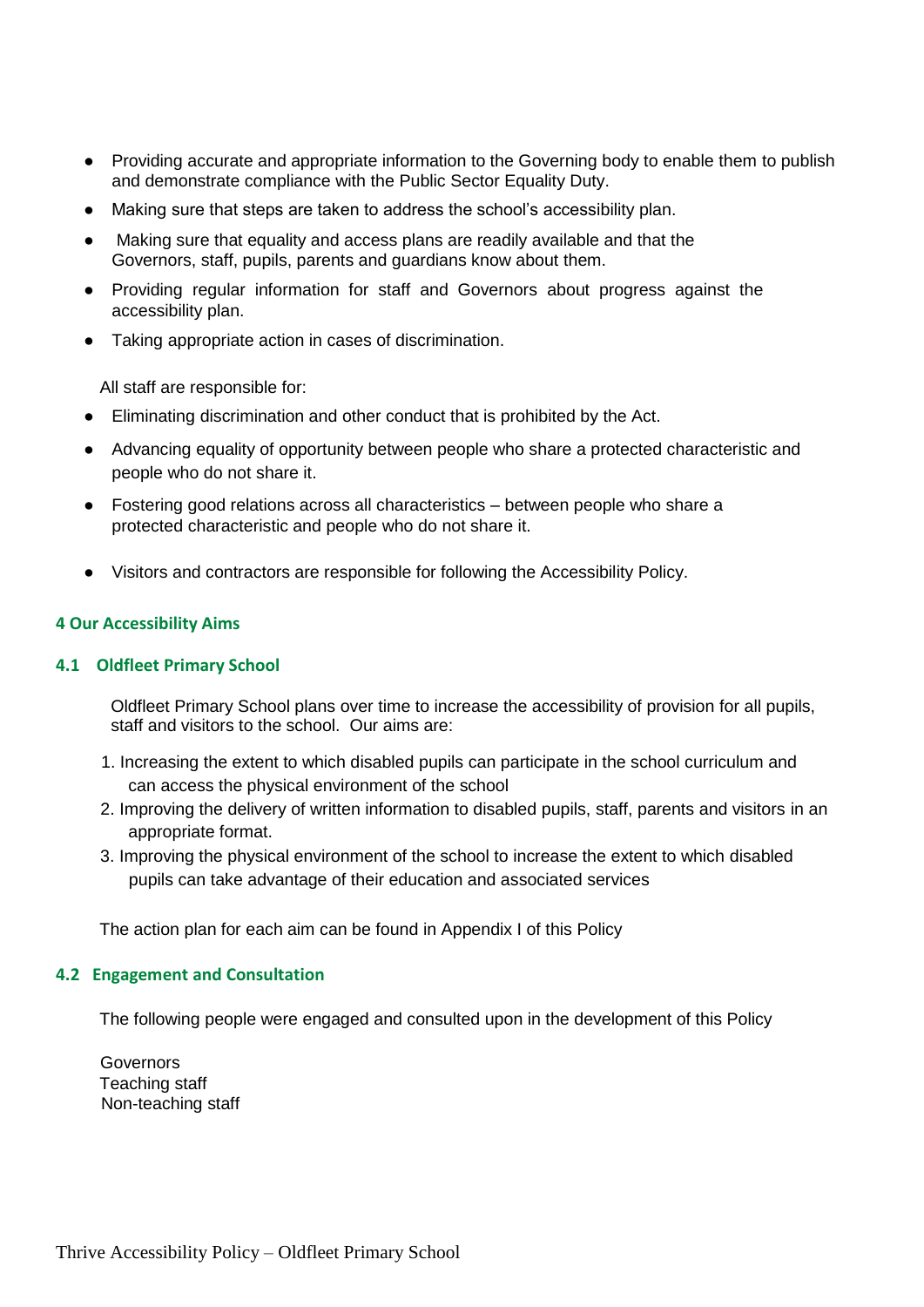#### **4.3 Monitoring and Evaluating**

The Accessibility Policy and Plan will be reviewed regularly and at least every three years. It is structured to complement and support the school's Equality Objectives which are reviewed regularly in accordance with the individual action plan for each objective. New objectives will be set and published at least every four years.

OFSTED inspections may look at the accessibility plan and its implementation as part of their reviews.

#### **4.4 Publishing**

In order to ensure that our accessibility plan is easily accessible, we will:

- Publish the plan on the our website **www.oldfleet.hull.sch.uk** OR
- Publish the plan as part of the school development plan
- Highlight the information in our staff meetings
- Ensure a hard copy is available in different formats for those people who are visually impaired or English as Additional Language users where applicable.
- Ensure translation is available to those people whose English is not their first language if necessary.

#### **5 References**

Equality & Human Rights Commission, *the Essential Guide to the Public Sector Equality Duty*, 2011

Department of Education, *Equality Act 2010, Advice for School Leaders, School Staff, Governing Bodies and Local Authorities,* September 2012,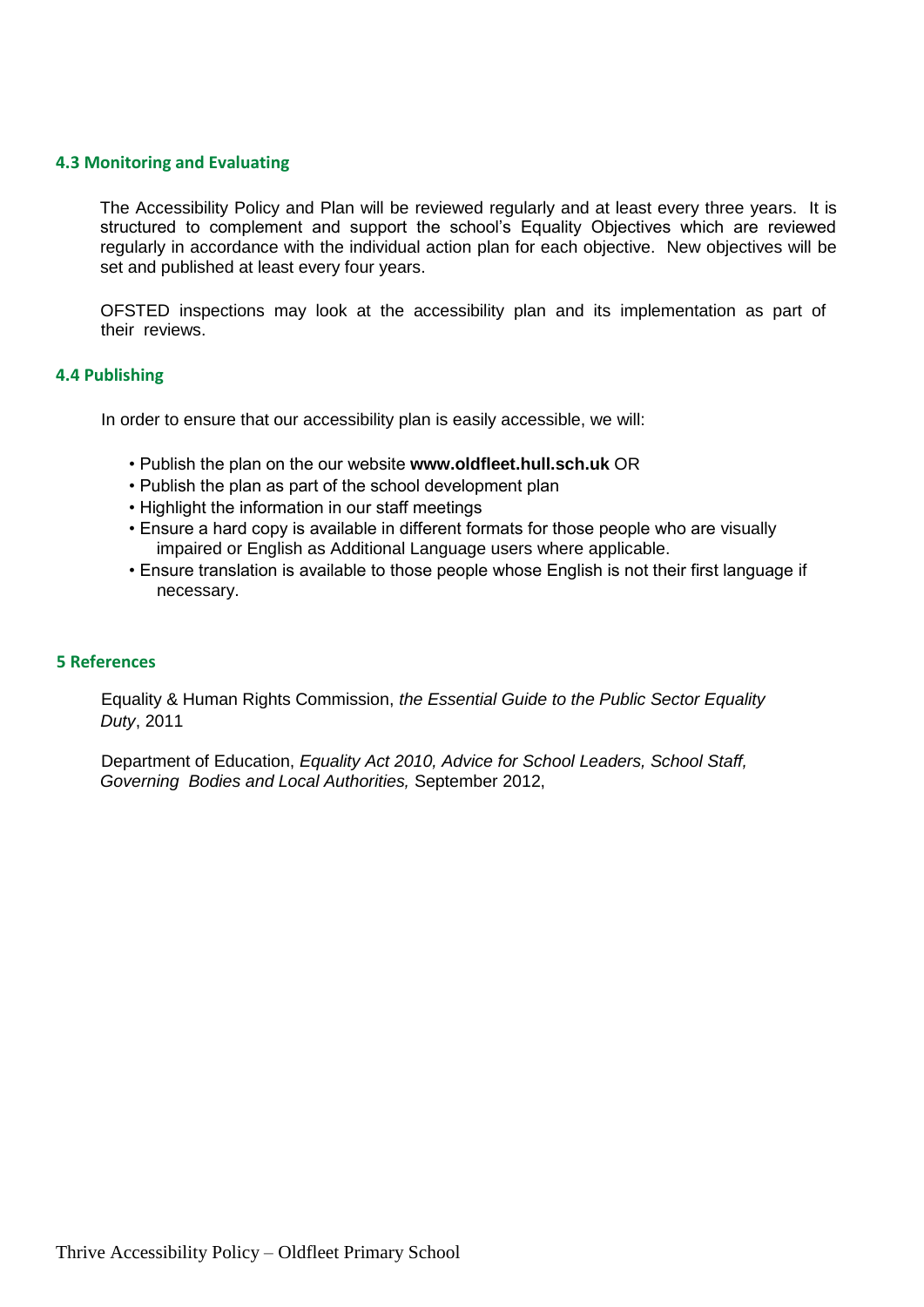| Aim 1                                                                                                                                            |                                                                                                                                                                                                                                                                                                                                                                                 |                              |                                           |  |
|--------------------------------------------------------------------------------------------------------------------------------------------------|---------------------------------------------------------------------------------------------------------------------------------------------------------------------------------------------------------------------------------------------------------------------------------------------------------------------------------------------------------------------------------|------------------------------|-------------------------------------------|--|
| Increasing the extent to which disabled pupils can participate in the school curriculum and can<br>access the physical environment of the school |                                                                                                                                                                                                                                                                                                                                                                                 |                              |                                           |  |
| <b>Outcome</b>                                                                                                                                   | <b>Action</b>                                                                                                                                                                                                                                                                                                                                                                   | <b>Time</b>                  | By whom                                   |  |
| To ensure that the school<br>complies with the Equality act by<br>ensuring all policies reflect<br>inclusive practice and procedure              | Review all statutory policies to ensure<br>that they reflect inclusive practice and<br>procedure                                                                                                                                                                                                                                                                                | Reviewed<br>termly           | Head of<br>School<br><b>VM</b><br>(SENCo) |  |
| To ensure that all children have<br>full access to the curriculum                                                                                | Monitor teaching and learning to<br>ensure all children are being offered:<br>A curriculum which meets their<br>needs<br>A range of support including<br>that from trained Teaching<br><b>Assistants</b><br>Multimedia and ICT<br>opportunities that support most<br>curriculum areas<br>Specific equipment sourced<br>from Occupational Therapy /<br>IPASS (where appropriate) | <b>Review</b><br>half termly | All staff                                 |  |
| To ensure able and more able<br>pupils are making proportionate<br>progress                                                                      | Monitor teaching and learning to<br>ensure able and more able pupils are<br>identified within each cohort and<br>differentiated activities and challenge<br>as and when appropriate                                                                                                                                                                                             | <b>Review</b><br>half termly | All staff                                 |  |
| To ensure that the needs of all<br>disabled pupils, parents and staff<br>are represented within the school                                       | Promote the involvement of disabled<br>students in all aspects of the<br>curriculum through the use of<br>equipment and or staff. Raise<br>awareness of disabilities through<br>teaching and learning by creating<br>positive images of disability within<br>school                                                                                                             | Ongoing                      | All staff                                 |  |

**T**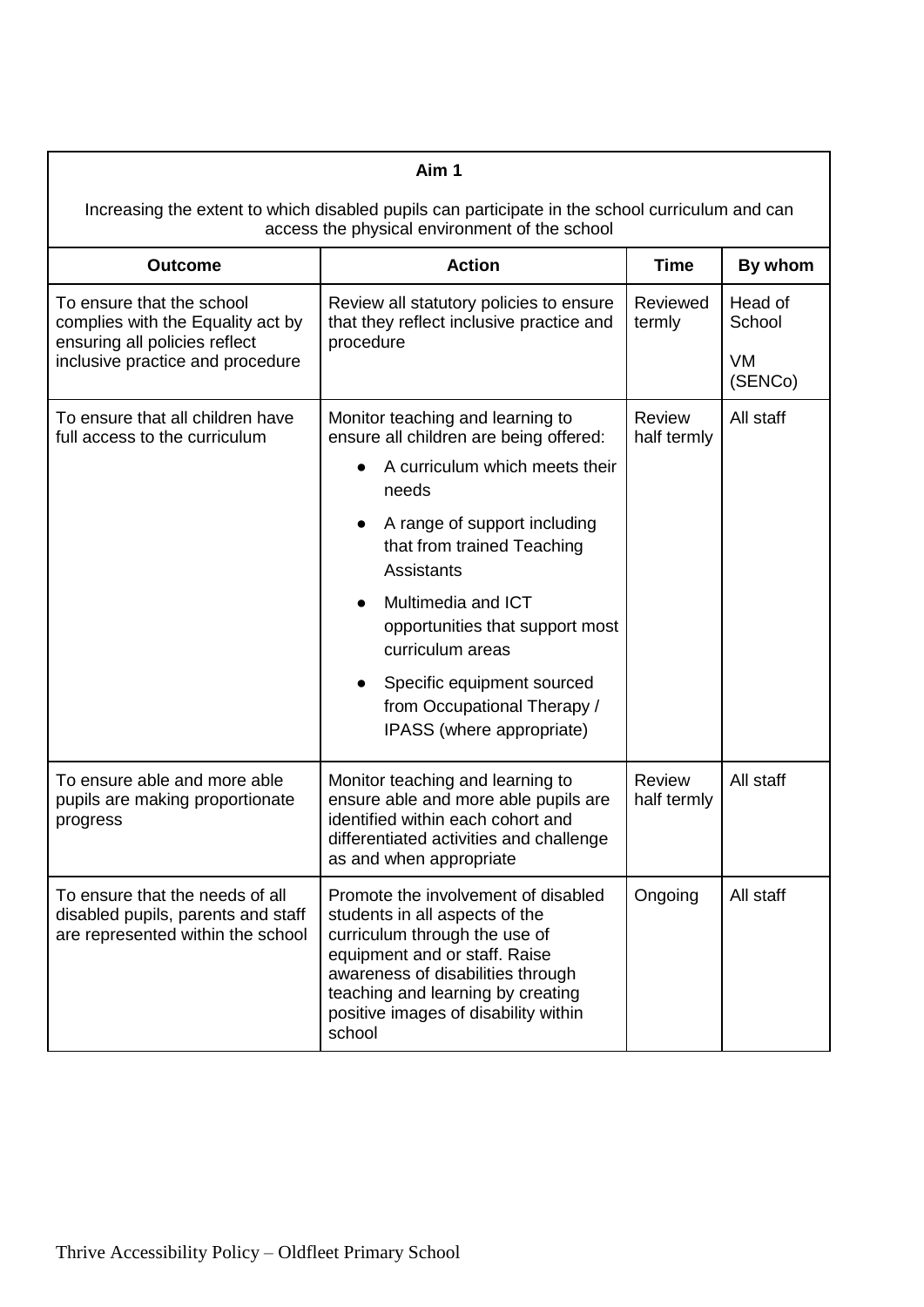| Aim 2                                                                                                                       |                                                                                                                                                   |                  |         |  |  |  |
|-----------------------------------------------------------------------------------------------------------------------------|---------------------------------------------------------------------------------------------------------------------------------------------------|------------------|---------|--|--|--|
| Improving the delivery of written information to disabled pupils, staff, parents and visitors in an<br>appropriate format   |                                                                                                                                                   |                  |         |  |  |  |
| <b>Outcome</b>                                                                                                              | <b>Action</b>                                                                                                                                     | Time             | By whom |  |  |  |
| Availability of written material in an<br>alternative format when specifically<br>requested                                 | Alternative formats to be made<br>available to parents as and when<br>requested                                                                   | When<br>required | VM.     |  |  |  |
| Make available newsletters and<br>other information for parents, in an<br>alternative format when specifically<br>requested | Digital and hard copies of our<br>newsletter to be made available to<br>parents at all times                                                      | When<br>required | VM.     |  |  |  |
| Raise the awareness of adults<br>working at and for the school on<br>the importance of good<br>communications systems       | Staff induction meetings, induction<br>policy and appraisals to include a<br>focus on the importance of good<br>communication systems for parents | When<br>required | MUWUMV  |  |  |  |

| ı | ım<br>ı |  |
|---|---------|--|
|   |         |  |

Improving the physical environment of the school to increase the extent to which disabled pupils can take advantage of their education and associated services

| <b>Outcome</b>                                                                                         | <b>Action</b>                                                                                                                                                                                                                                                                                  | <b>Time</b>                                                        | By whom                        |
|--------------------------------------------------------------------------------------------------------|------------------------------------------------------------------------------------------------------------------------------------------------------------------------------------------------------------------------------------------------------------------------------------------------|--------------------------------------------------------------------|--------------------------------|
| To enable the needs of disabled<br>pupils to be met where possible                                     | Take into account the needs of<br>pupils, staff and visitors with<br>physical and sensory difficulties                                                                                                                                                                                         | Review<br>half termly                                              | <b>VM</b><br>All staff         |
| To ensure that the medical needs<br>of all pupils are met fully within the<br>capability of the school | To work with parents, pupils and<br>external agencies to identify<br>training needs and establish<br>protocols where required                                                                                                                                                                  | <b>Review</b><br>half termly<br>or when<br>any<br>changes<br>occur | VM / JW<br>/JM<br>School nurse |
| To ensure disabled parents have<br>every opportunity to be involved                                    | To adopt a proactive approach to<br>identifying the access needs of<br>disabled parents, including where<br>necessary:<br>Arrange interpreters from<br>the RNID to communicate<br>with deaf parents<br>Arrange meetings with<br>parents to explain and go<br>through written<br>communications | As<br>required                                                     | Head of<br>School<br>VM/JW     |